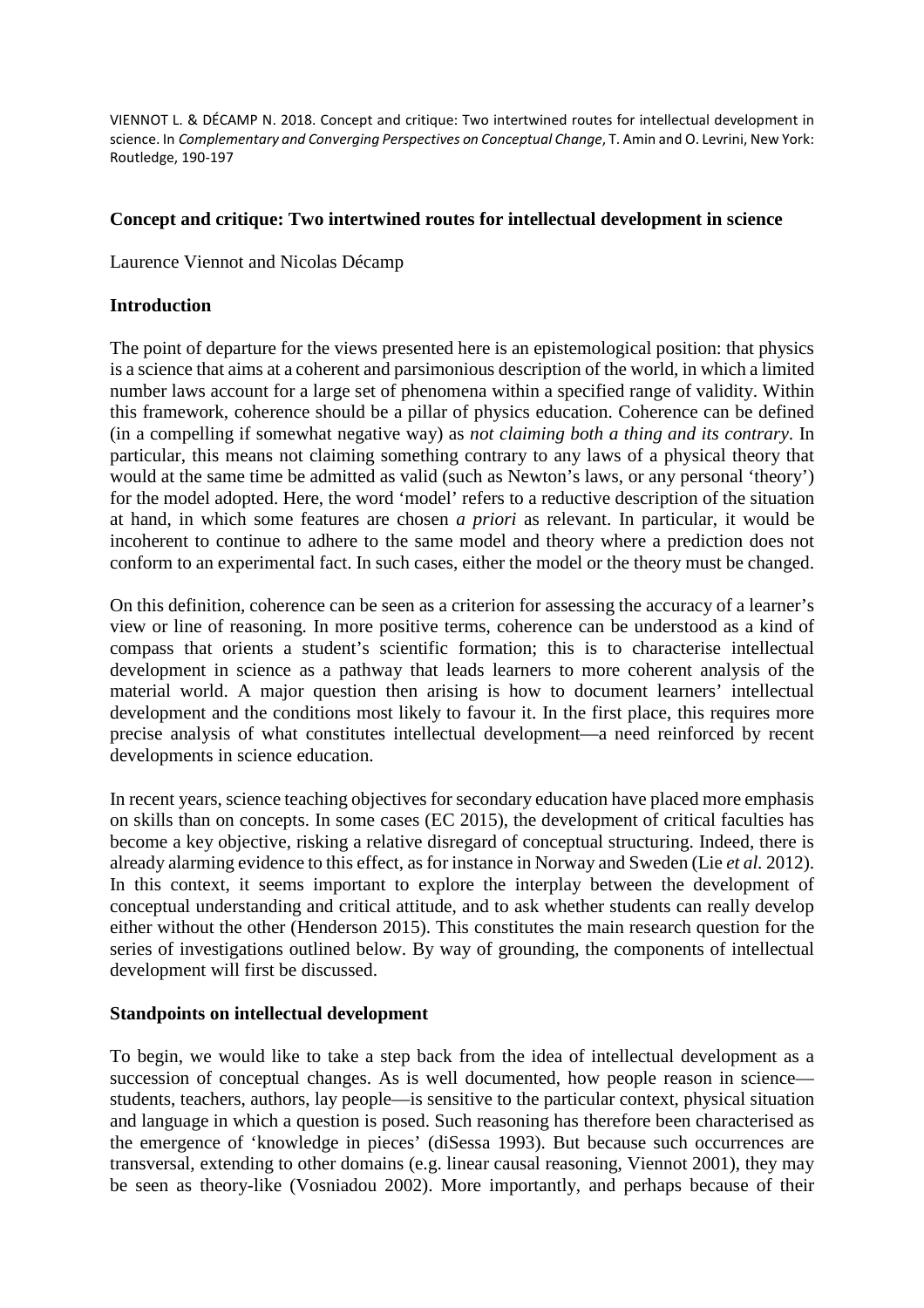transversal character, such lines of reasoning survive local changes in a person's views. This is why, we prefer to speak of conceptual *development* rather than conceptual *change*.

That said, intellectual development is not reducible to conceptual development; clearly, the development of a critical attitude is also an essential component of intellectual development. For present purposes, then, the key question is whether students can develop a critical attitude independent of conceptual understanding. To address this question, we focus on the issue of coherence as defined above. We also investigate to which extent students detect incomplete explanations. In so restricting our investigation, we exclude much of what is characterised as critical thinking by cognitive scientists, whose definitions are much wider. For instance, we do not consider here students' ability to criticize public accounts of science with respect to possible asymmetric relationships of power, nor do we consider other abilities such as those listed by Jiménez-Aleixandre and Puig (2012).

It is worth noting that adopting a critical stance to any explanation requires awareness of one's own state of comprehension—a metacognitive dimension that indicates something of what it is to learn science. Although the connection between critical thinking and metacognition is not always acknowledged (e. g. Zohar & Barzilai, 2013), some authors (e.g. Vermunt 1996) explicitly link the two. We share this view of critical stance as a component of metacognition that is, as an essential condition for active self-regulation of one's own learning processes. Enacting a critical attitude is also a means of expressing dissatisfaction; in this light, such a stance can also be viewed as a search for intellectual satisfaction [Viennot 2006, 2014; Feller *et al.* 2009; Mathé and Viennot 2009]. Consequently, the inquiries reported below deploy some markers of intellectual satisfaction. We further consider that posing questions that directly challenge an explanation indicates an active search for meaning beyond an attitude of mere doubt, perhaps relating to psychological factors such as self-esteem or self-efficacy (Bandura 2001). As these metacognitive and affective components of critical attitude seem *a priori* difficult to unravel, they are designated here as 'metacognitive-critical-affective' (MCA).

# **Studies of the co-development of conceptual understanding and critical attitude in advanced physics students**

### *Main features*

To document possible links between conceptual understanding and critical attitude, taking account of MCA factors, we chose to conduct in-depth case study investigations based on extended individual interviews. For each study, we designed conditions for a 'concept-driveninteractive pathway' (CDIP, seeViennot & de Hosson 2015). This takes the form of a series of events—inputs from the interviewer and responses from the student, possibly involving experiments, questions or requests and discussion—oriented towards concept acquisition. As in the teaching experiment method (Komorek & Duit, 2004), the interaction is structured and guided to allow students to express their initial thoughts and reactions to various events. A CDIP is also progressive, in that what is understood at a given step may serve to construct the next stage of knowledge, and it offers students opportunities to critique presented textual or iconic explanations.

Within this framework, knowledge that is 'already there' may be reorganized and extended during the interview. Although resembling a teaching-learning format, this interaction is used as a research tool— not to evaluate a learning sequence but to address specific research questions. We examined how MCA factors might evolve in conjunction with conceptual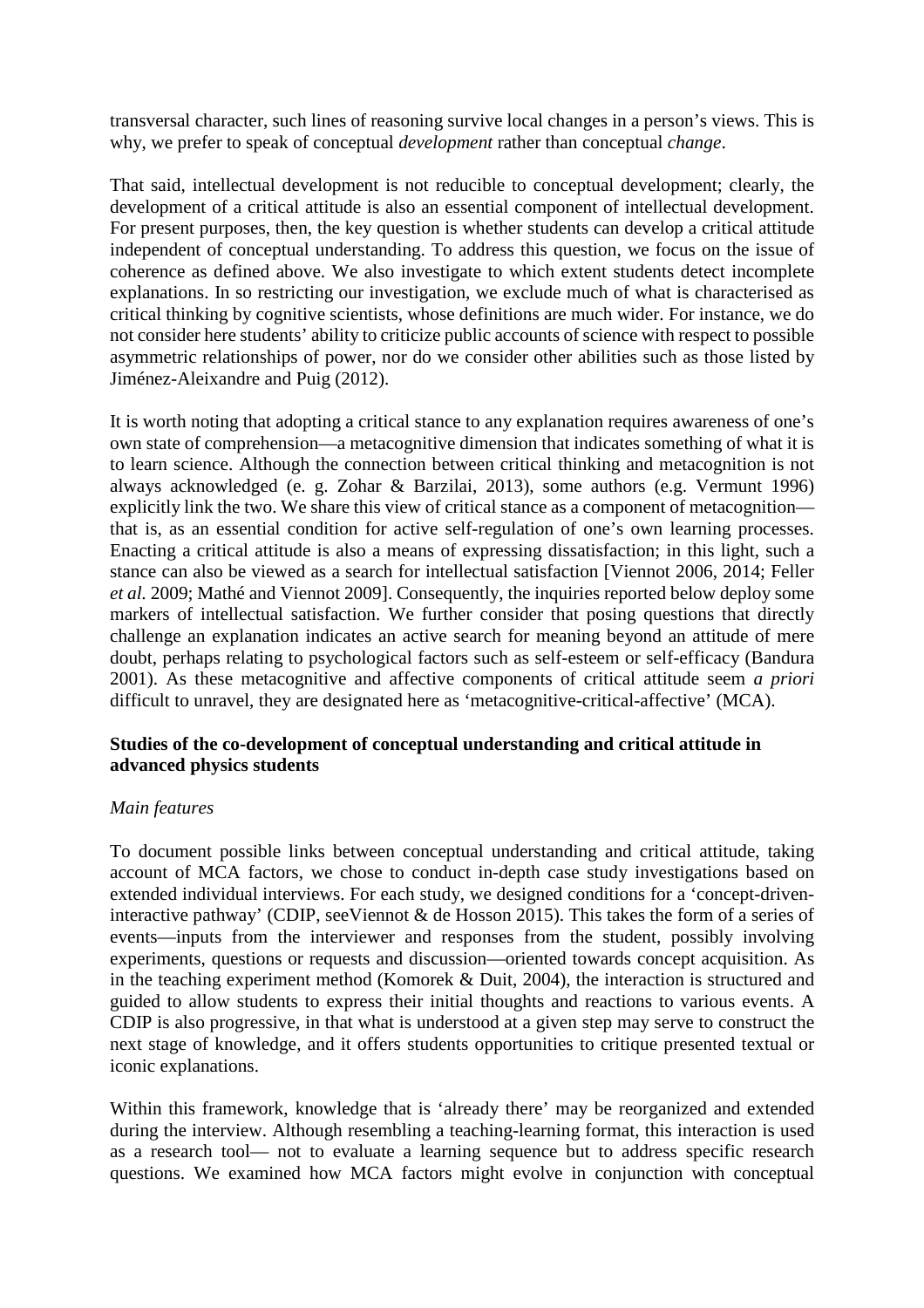comprehension by capturing students' *intellectual dynamics* during their interaction with the interviewer—that is, the interplay between conceptual and MCA factors. In each case, the sample comprised between 7 and 14 third- or fourth-year university students. Each study is centered on a different physics topic, such as hot air or helium balloons, radiocarbon dating or survival blankets. In assessing critical development, we explored interviewees' capacity to detect and analyse incoherent or incomplete explanations.

### *First example: radiocarbon dating*

The topic of radiocarbon dating is well suited to our purposes, in that it seems well known, but its detail is far from obvious, and many incomplete explanations can be found in popular accounts. In fact, beyond the exponential decay of radiocarbon in dead organisms and the role of <sup>14</sup>C half-life (5730 years), a *relatively* complete and coherent explanation of this process should at least include the following conceptual nodes:

1 the need to know the initial proportion of radiocarbon to ordinary carbon in an organism at the time of its death;

2 the uniformity of this quantity in the atmosphere and living beings;

3 the constancy in time of this quantity;

4 the process of formation of radiocarbon;

5 the process of radioactive decay of radiocarbon;

6 how the balance between the corresponding numbers per second of radiocarbon atoms involved in these two processes results in a steady value of  $[^{14}C^{12}C]$  in the atmosphere; 7 the constancy of the total number of nuclei (radio carbon + nitrogen);

8 the multiplicative effect of the existing numbers of radiocarbon and nitrogen nuclei in the destruction and creation of  ${}^{14}C$  nuclei, respectively;

9 how this multiplicative structure explains the stable proportion of radiocarbon to ordinary carbon in the atmosphere.

For this investigation (Décamp & Viennot 2015), we selected five documents from the Internet that provided incomplete explanations as compared to the above list. Using conceptual nodes 7, 8 and 9, we also designed a sixth document to explain how a steady state  $^{14}C$  population can be reached and maintained from an unbalanced initial situation. Ten prospective teachers were then presented with these documents in order of increasing completeness. For each document, the interviewee was invited to state to what extent they were satisfied, or whether they would need further information. An example of a response considered to exhibit a critical attitude would be "How is it that there is a constant proportion of radiocarbon in the atmosphere? There is no radiocarbon decay in the atmosphere?" It is important to note that posing such a question does not, in principle, require much knowledge of physics.

Transcripts were processed at two levels of analysis: a conceptual level (which is not commented on here) and MCA aspects. Our MCA indicators included levels of agreement, types of questions posed (i.e. anecdotal or 'crucial', as above) and levels of intellectual satisfaction or frustration. The findings indicated that most students need to reach a threshold of comprehension *beyond mere logical necessity* before activating their critical potential. Once this (student-dependent) threshold is reached, agreement, moderate satisfaction and anecdotal questions disappear, being replaced by frustration, crucial questions, critiques (including selfcritiques) and an active search for comprehension until the student is finally satisfied with the last explanation. We describe this dynamics of co-development as 'delayed critique'.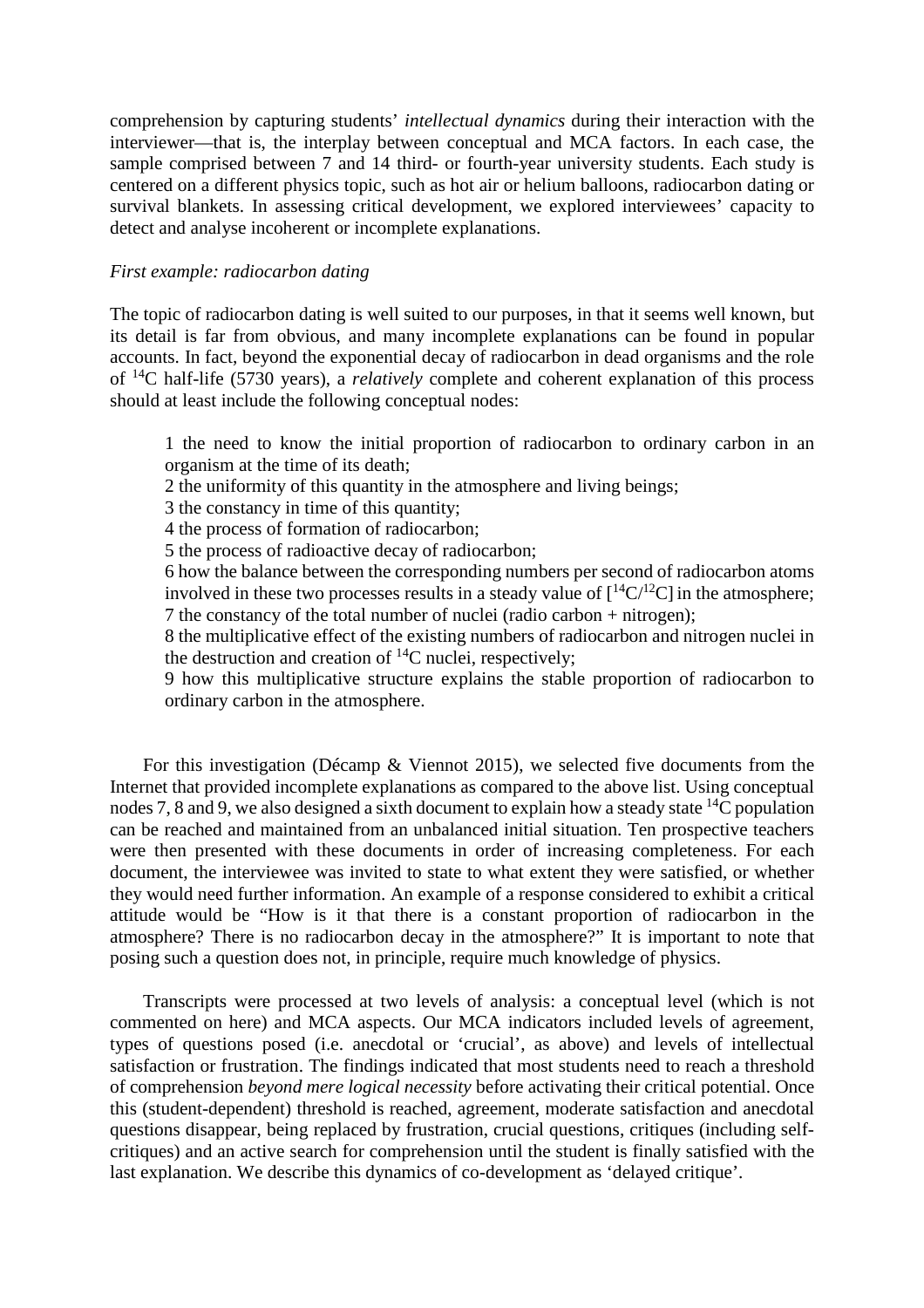For a minority of participants (2/10), we also observed a persistent absence of critique, regardless of the incompleteness of the explanation at hand. These students already knew the topic very well. They were happy with their own responses and (therefore?) neglected to consider the texts for what they were—that is, deeply incomplete. It may be that they unconsciously completed what they were reading; we describe this syndrome as 'expert anesthesia of judgment'.

# *Previous and subsequent studies: converging results*

The findings of this investigation align with previous results and are built on in subsequent investigations. Specifically, 'expert anesthesia of judgment' had already been observed and analyzed in physics teachers. For instance, a hot air balloon is nearly always presented as isobaric (see for instance Giancoli, 2005) when calculating the internal temperature needed for take-off. If teachers see no objection to this hypothesis ( $N = 129/130$ , Viennot 2011), it is not because the textbook writers or teachers have ignored the law of fluid statics. Their knowledge in this domain should suffice to indicate that an isobaric situation inevitably results in a crash, given that all kinds of flotation link to a gradient of pressure, or that the same pressure on both sides of an envelope cannot result in a force exerted on this envelope. In this case, the observed critical passivity may reflect the fact that this inconsistent hypothesis leads to a correct solution via calculation of Archimedes' upthrust, which falls within teachers' expertise.

Another experiment looked at a popular commentary on the world freefall record. It was said that the hero ascended to an altitude of 40,000 meters in an helium balloon before jumping out, and was then in freefall, given 'the absence of an atmosphere'. Twenty-three PhD students and six in-service teachers were asked individually whether they would pose any questions to grade 10 students to help them comprehend this text (Viennot 2013). Despite their sufficient expertise, none of the participants mentioned that a helium balloon cannot reach a place where there is no air.

With regard to 'delayed critique', some instances were also observed in an investigation involving 14 third-year university students of scientific mediation (Mathé and Viennot 2009). These prospective journalists were asked for their opinions about an article explaining how a hot air balloon works. This paper mentioned the usual inconsistent hypothesis, and while interviewees did criticize the paper after realizing that the hypothesis was absurd, there was in most cases a notable delay in so doing.

In one subsequent investigation, a small group  $(N = 7)$  of prospective teachers in fourth year at university were interviewed about phenomena related to a survival blanket (Viennot and Décamp 2016). Again, we observed a dynamics of 'delayed critique' (6/7). In this case, unlike the previous studies, a preconception strongly influenced students' judgments—that the best possible way to protect against cold with a survival blanket was to ensure the maximum reflection of 'heat' towards the body. Not surprisingly, then, participants were found to have difficulty in critiquing texts presenting the same view. In one case, however, an element of information available from the start (that the gold side is more emissive and less reflective than the silver side) was used to trigger an 'early critique', confirming that this dynamics was logically possible. In contrast, none of the students were subject to 'expert anesthesia of judgment', given that none were experts on this topic.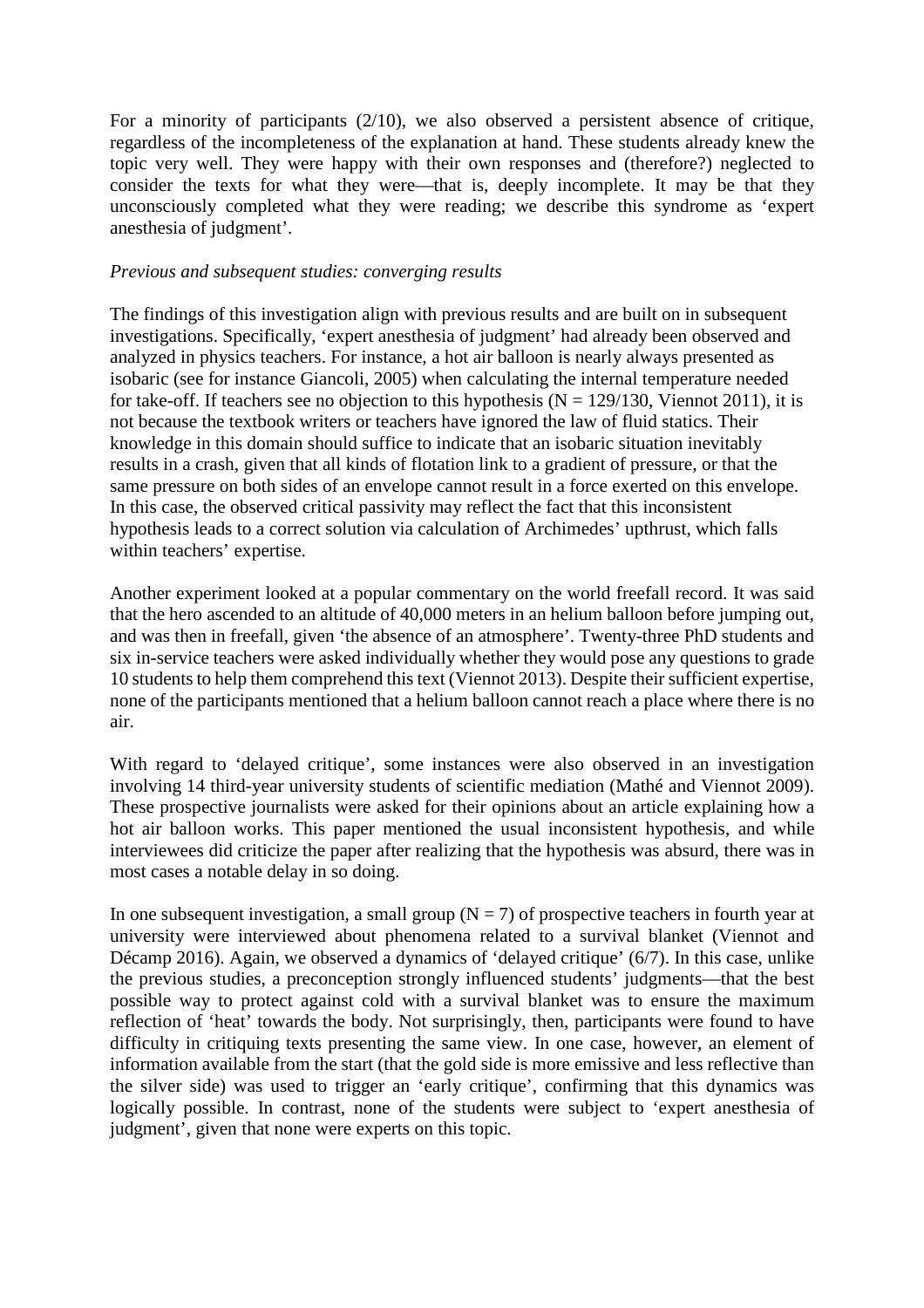#### **Concluding remarks**

The present paper synthesizes a series of investigations based on in-depth interviews about several physical situations, bearing on what appears to be the *co-development* of conceptual comprehension and critical attitude. These studies highlight the metacognitive, critical and affective aspects of interviewees' comments, and several dynamics of co-development are characterized. 'Delayed critique' is perhaps the most frequent dynamic in the case of nonobvious topics, where a threshold of comprehension has to be reached, beyond mere logical necessity, before a student activates their critical potential. The case of 'early critique', probably infrequent for non-obvious topics, arises where a student makes use of what they already know to pose relevant questions without inhibition, despite their incomplete comprehension of the topic. In contrast, 'expert anesthesia' of judgment designates a lack of activation of the critical attitude, despite a high level of conceptual structuring. On this (still exploratory) basis, we suggest that further research should continue to explore the entangled processes of conceptual and critical development in students and teachers. In particular, it seems relevant to investigate how students can be helped to use what they already know—a kind of 'conceptual parsimony'—to activate their critical potential. To this end, we suggest that correlation-based studies will probably not suffice. Instead, our findings support the need for in-depth analyses of students' *intellectual dynamics*—that is, of intervening *processes* during interaction with a teacher or with other students in constructing critical judgments of the coherence and completeness of scientific explanations.

Bandura, A. (2001). Social cognitive theory: an agentic perspective, *Annual Review of Psychology* 52, 1–26.

Décamp, N. & Viennot, N. (2015). Co-development of conceptual understanding and critical attitude: analysing texts on radiocarbon dating, *International Journal of Science Education,* 37, 2038-2063 http://dx.doi.org/10.1080/09500693.2015.1061720.

European Commission (2015). *Science Education for Responsible Citizenship* Report EUR 26893 EN chair Hellen Hazelkorn Brussels

Feller, I., Colin, P., & Viennot, L. (2009). Critical analysis of popularization documents in the physics classroom. An action-research in grade 10. Problems of Education in the 21stCentury, 17, 72-96

Giancoli, D.C. (2005). Physics (6th ed): Instructor Resource Center CD-ROM, *Prentice Hall.* 

Henderson J.B., MacPherson A., Osborne J. & Wild A.(2015). Beyond Construction: Five arguments for the role and value of critique in learning science, *International Journal of Science Education*, 37:10, 1668-1697, DOI:10.1080/09500693.2015.1043598

Jimenez- Aleixandre, M. P., & Puig, B. (2012). Argumentation, evidence evaluation and critical thinking. In B.J. Fraser, K. Tobin, & C. McRobbie (Eds.), Second international handbook of science education (pp. 1001– 1015). Dordrecht: Springer. doi:10.1007/978-1-4020-9041-7

Komorek, M. & Duit, R. (2004) The teaching experiment as a powerful method to develop and evaluate teaching and learning sequences in the domain of non-linear systems, *International Journal of Science Education* **26**(5), 619-633.

Lie, S., Angell, C. & Rohatgi, A. (2012). Interpreting the Norwegian and Swedish trend data for physics n the TIMSS Advanced Study , Nordic Studies in Education, Vol. 32, pp. 177–195 Oslo

Mathé, S. & Viennot, L. (2009). Stressing the coherence of physics: Students journalists' and science mediators' reactions *Problems of education in the 21st century* **11**(11) 104-128

DiSessa, A. A. (1993). Toward an epistemology of physics. *Cognition and instruction*, *10*(2-3), 105-225.